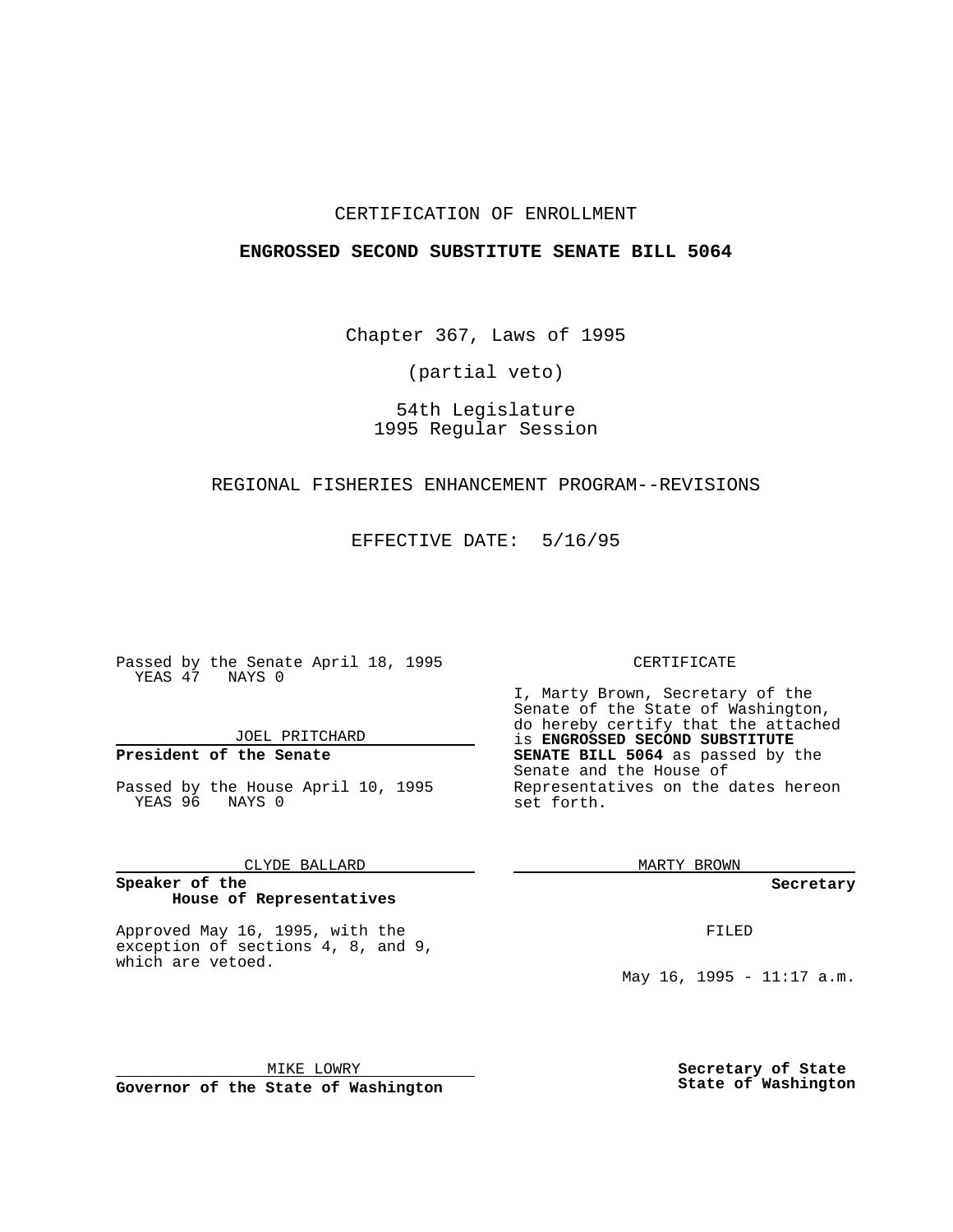# **ENGROSSED SECOND SUBSTITUTE SENATE BILL 5064** \_\_\_\_\_\_\_\_\_\_\_\_\_\_\_\_\_\_\_\_\_\_\_\_\_\_\_\_\_\_\_\_\_\_\_\_\_\_\_\_\_\_\_\_\_\_\_

\_\_\_\_\_\_\_\_\_\_\_\_\_\_\_\_\_\_\_\_\_\_\_\_\_\_\_\_\_\_\_\_\_\_\_\_\_\_\_\_\_\_\_\_\_\_\_

AS AMENDED BY THE HOUSE

Passed Legislature - 1995 Regular Session

## **State of Washington 54th Legislature 1995 Regular Session**

**By** Senate Committee on Ways & Means (originally sponsored by Senators Owen, Drew and Oke)

Read first time 03/06/95.

 AN ACT Relating to regional fisheries enhancement program; amending RCW 75.50.110, 75.50.120, and 75.08.230; reenacting and amending RCW 75.50.100; adding new sections to chapter 75.50 RCW; adding a new section to chapter 90.58 RCW; and declaring an emergency.

BE IT ENACTED BY THE LEGISLATURE OF THE STATE OF WASHINGTON:

 NEW SECTION. **Sec. 1.** A new section is added to chapter 75.50 RCW to read as follows:

The legislature finds that:

 (1) Regional enhancement groups are a valuable resource for anadromous fish recovery. They improve critical fish habitat and directly contribute to anadromous fish populations through fish restoration technology.

 (2) Due to a decrease in recreational and commercial salmon license sales, regional enhancement groups are receiving fewer financial resources at a time when recovery efforts are needed most.

 (3) To maintain regional enhancement groups as an effective enhancement resource, technical assets of state agencies must be coordinated and utilized to maximize the financial resources of regional enhancement groups and overall fish recovery efforts.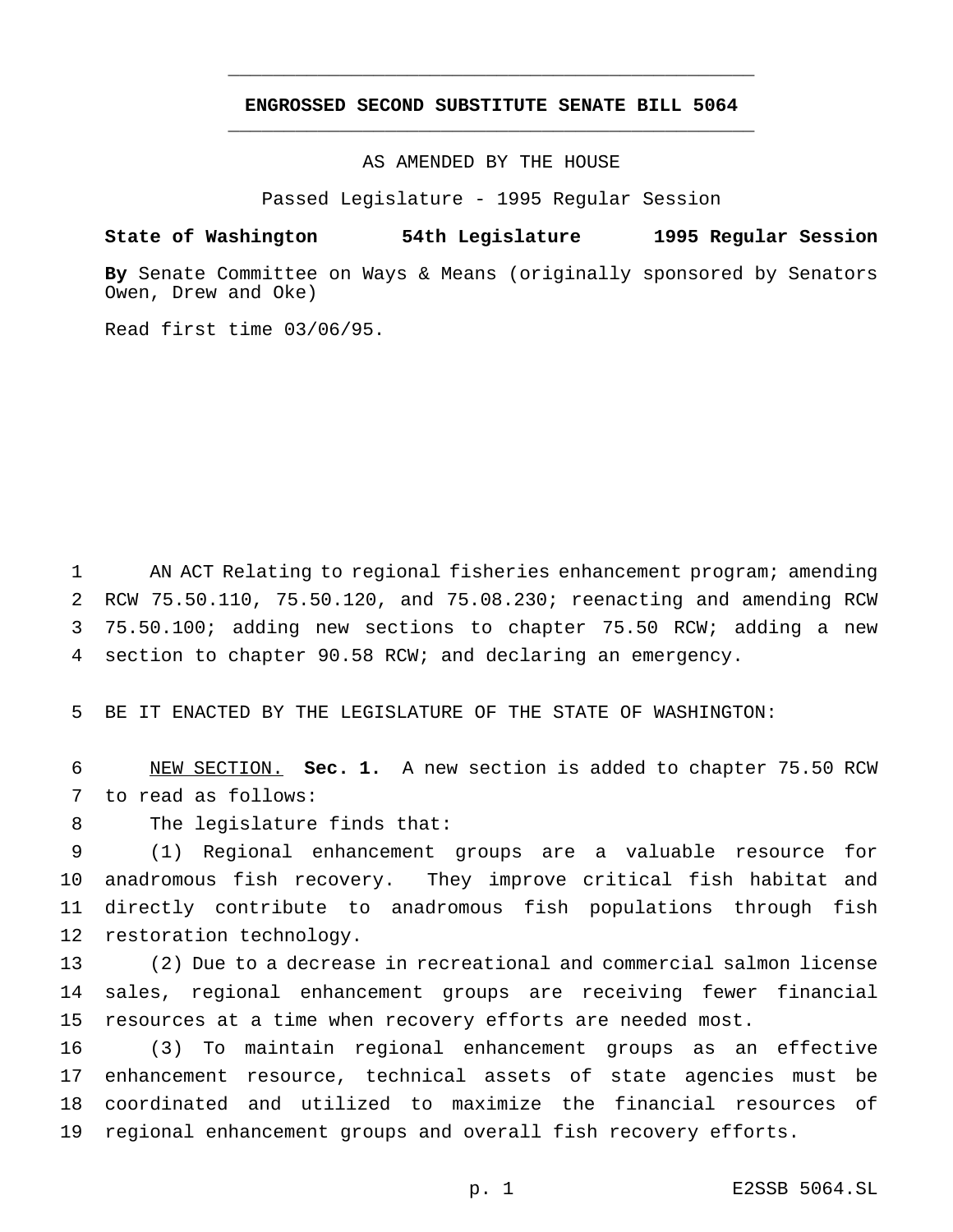NEW SECTION. **Sec. 2.** A new section is added to chapter 75.50 RCW to read as follows:

 The department's habitat division shall work with cities, counties, and regional fisheries enhancement groups to develop a program to identify and expedite the removal of human-made or caused impediments to anadromous fish passage. A priority shall be given to projects that immediately increase access to available and improved spawning and rearing habitat for depressed, threatened, and endangered stocks. The department may contract with cities and counties to assist in the identification and removal of impediments to anadromous fish passage. A report on the progress of impediment identification and removal and the need for any additional legislative action shall be submitted to the senate and the house of representatives natural resources committees no later than January 1, 1996.

 NEW SECTION. **Sec. 3.** A new section is added to chapter 75.50 RCW to read as follows:

 To maximize available state resources, the department and the department of transportation shall work in partnership with the regional fisheries enhancement group advisory board to identify cooperative projects to eliminate fish passage barriers caused by state roads and highways. The advisory board may provide input to the department to aid in identifying priority barrier removal projects that can be accomplished with the assistance of regional fisheries enhancement groups. The department of transportation shall provide engineering and other technical services to assist regional fisheries enhancement groups with fish passage barrier removal projects, provided that the barrier removal projects have been identified as a priority by the department of fish and wildlife and the department of transportation has received an appropriation to continue the fish barrier removal program.

31 \*<u>NEW SECTION.</u> Sec. 4. A new section is added to chapter 90.58 RCW to read as follows:

 <sup>A</sup> regional fisheries enhancement group or cooperative group project that is primarily designed to improve fish habitat or fish passage; has been approved by the department of fish and wildlife; has been given or is qualified to be given <sup>a</sup> hydraulic permit; and has been determined by local government to not substantially affect other concerns of this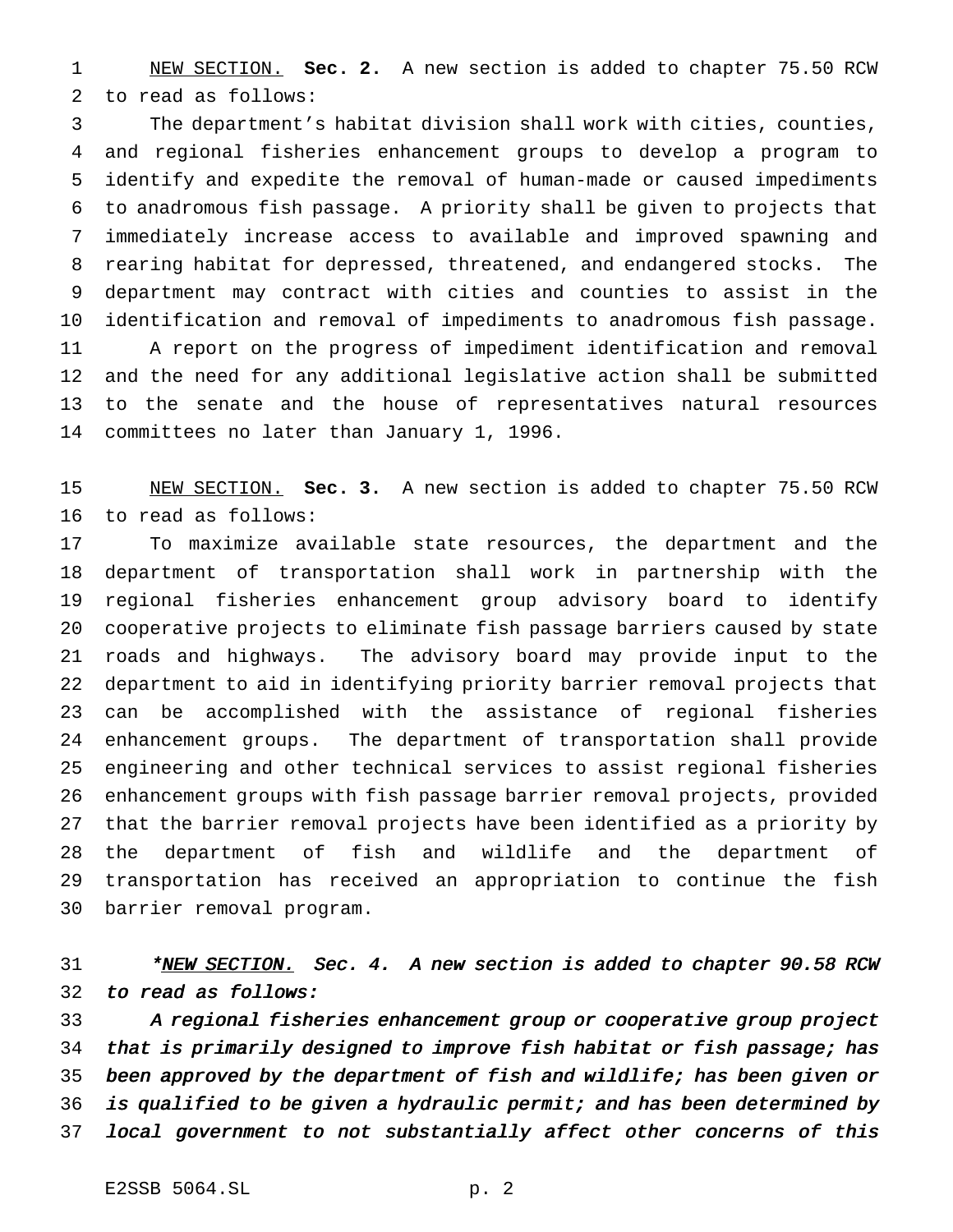chapter is exempt from the permitting requirements of this chapter. <sup>A</sup> letter of exemption must be obtained from the local government, which shall be provided in <sup>a</sup> timely manner.

**\*Sec. 4 was vetoed. See message at end of chapter.**

 **Sec. 5.** RCW 75.50.110 and 1990 c 58 s 4 are each amended to read as follows:

 (1) A regional fisheries enhancement group advisory board is 8 established to make recommendations to the director. ((The advisory board shall make recommendations regarding regional enhancement group 10 rearing project proposals and funding of those proposals.)) The members shall be appointed by the director and consist of two commercial fishing representatives, two recreational fishing 13 representatives, and three at-large positions. At least two of the advisory board members shall be members of a regional fisheries 15 enhancement group. Advisory board members shall serve three-year 16 terms. The advisory board membership shall include two members serving ex officio to be nominated, one through the Northwest Indian fisheries commission, and one through the Columbia river intertribal fish 19 commission. The chair of the regional fisheries enhancement group advisory board shall be elected annually by members of the regional fisheries enhancement advisory board. The advisory board shall meet at least quarterly. All meetings of the advisory board shall be open to 23 the public under the open public meetings act, chapter 42.30 RCW.

24 The department shall invite the advisory board to comment and provide input into all relevant policy initiatives, including, but not limited to, wild stock, hatcheries, and habitat restoration efforts.

 (2) Members shall not be compensated but shall receive reimbursement for travel expenses in accordance with RCW 43.03.050 and 43.03.060.

 (3) The department may use account funds to provide agency 31 assistance to the groups, to provide professional, administrative or 32 clerical services to the advisory board, or to implement the training and technical services plan as developed by the advisory board pursuant 34 to section 6 of this act. The level of account funds used by the 35 department shall be determined by the director after review ( $(\text{and})$ ) of recommendation by the regional fisheries enhancement group advisory board and shall not exceed twenty percent of annual contributions to the account.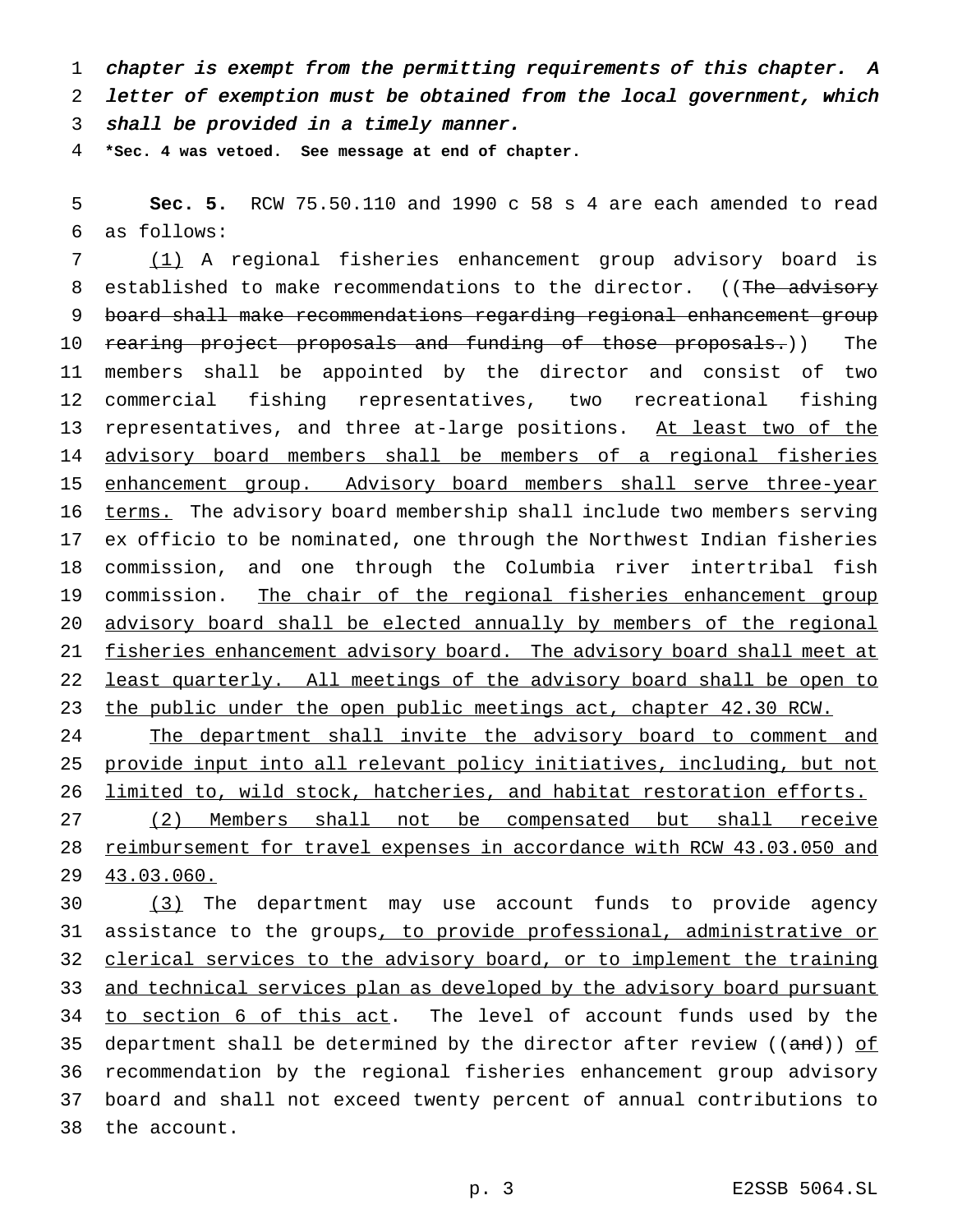NEW SECTION. **Sec. 6.** A new section is added to chapter 75.50 RCW to read as follows:

(1) The regional fisheries enhancement group advisory board shall:

 (a) Assess the training and technical assistance needs of the regional fisheries enhancement groups;

 (b) Develop a training and technical assistance services plan in order to provide timely, topical technical assistance and training services to regional fisheries enhancement groups. The plan shall be provided to the director and to the senate and house of representatives natural resources committees no later than October 1, 1995, and shall be updated not less than every year. The advisory board shall provide ample opportunity for the public and interested parties to participate in the development of the plan. The plan shall include but is not limited to:

 (i) Establishment of an information clearinghouse service that is readily available to regional fisheries enhancement groups. The information clearinghouse shall collect, collate, and make available a broad range of information on subjects that affect the development, implementation, and operation of diverse fisheries and habitat enhancement projects. The information clearinghouse service may include periodical news and informational bulletins;

 (ii) An ongoing program in order to provide direct, on-site technical assistance and services to regional fisheries enhancement groups. The advisory board shall assist regional fisheries enhancement groups in soliciting federal, state, and local agencies, tribal governments, institutions of higher education, and private business for the purpose of providing technical assistance and services to regional 28 fisheries enhancement group projects; and

(iii) A cost estimate for implementing the plan;

 (c) Propose a budget to the director for operation of the advisory board and implementation of the technical assistance plan;

 (d) Make recommendations to the director regarding regional 33 enhancement group project proposals and funding of those proposals; and (e) Establish criteria for the redistribution of unspent project funds for any regional enhancement group that has a year ending balance exceeding one hundred thousand dollars.

 (2) The regional fisheries enhancement group advisory board may: (a) Facilitate resolution of disputes between regional fisheries

enhancement groups and the department;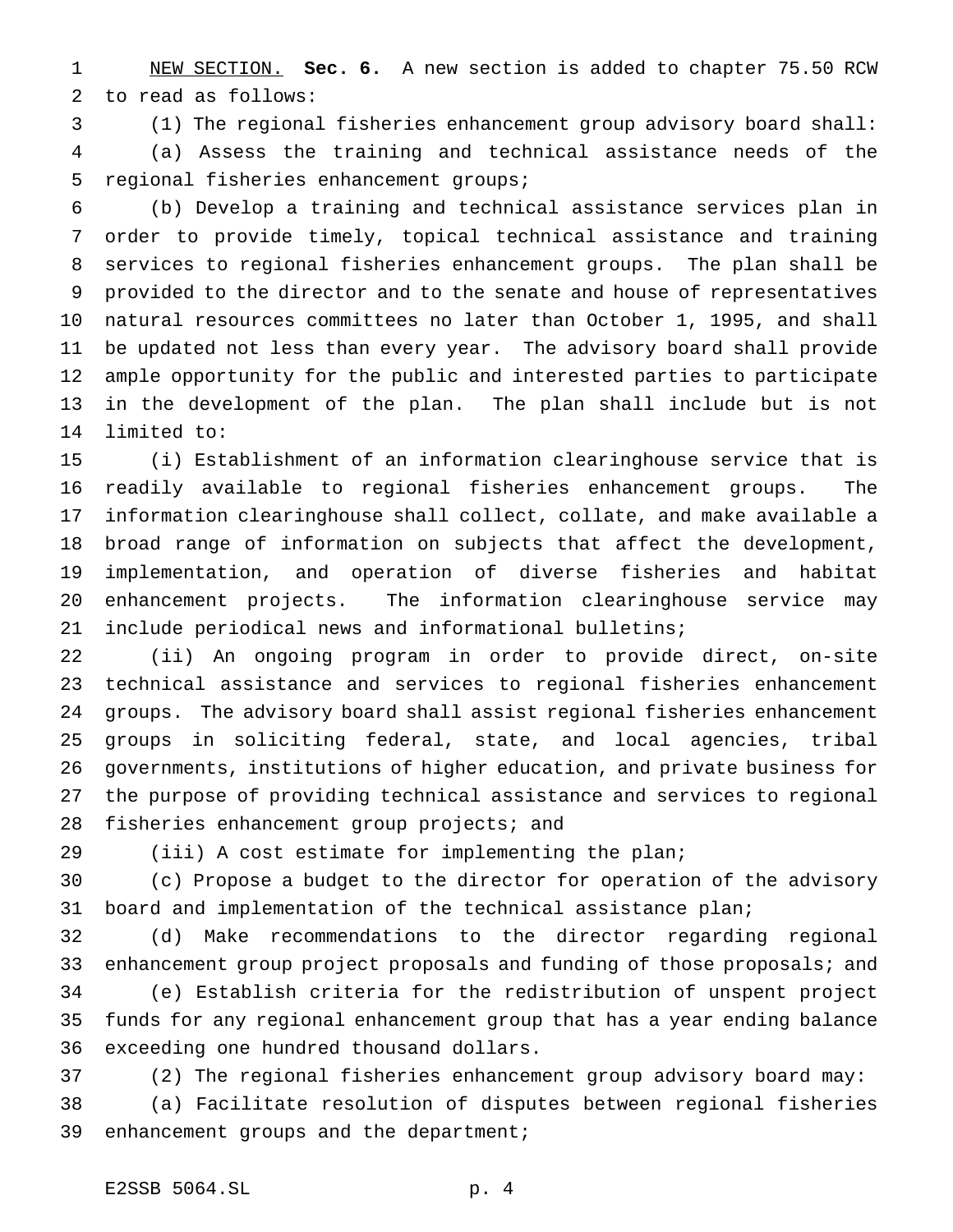(b) Promote community and governmental partnerships that enhance 2 the salmon resource and habitat;

(c) Promote environmental ethics and watershed stewardship;

(d) Advocate for watershed management and restoration;

 (e) Coordinate regional fisheries enhancement group workshops and training;

(f) Monitor and evaluate regional fisheries enhancement projects;

(g) Provide guidance to regional fisheries enhancement groups; and

(h) Develop recommendations to the director to address identified

impediments to the success of regional fisheries enhancement groups.

 **Sec. 7.** RCW 75.50.120 and 1990 c 58 s 5 are each amended to read as follows:

 The department and the regional fisheries enhancement group 14 advisory board shall report biennially to the senate ((environment and 15 natural resources committee,)) and the house of representatives 16 ((fisheries and wildlife)) natural resources committees, the senate ways and means committee and house of representatives fiscal committees, or any successor committees beginning October 1, 1991. The report shall include but not be limited to the following:

(1) An evaluation of enhancement efforts;

(2) A description of projects;

 (3) A region by region accounting of financial contributions and 23 expenditures including the enhancement group account funds;  $((and))$ 

24 (4) Volunteer participation and member affiliation, including an 25 inventory of volunteer hours dedicated to the program;

 (5) An evaluation of technical assistance training efforts and agency participation;

 (6) Identification of impediments to regional fisheries enhancement 29 group success; and

 (7) Suggestions for legislative action that would further the 31 enhancement of salmonid resources.

 \*Sec. 8. RCW 75.50.100 and <sup>1993</sup> sp.s. <sup>c</sup> <sup>17</sup> <sup>s</sup> <sup>11</sup> and <sup>1993</sup> <sup>c</sup> <sup>340</sup> <sup>s</sup> <sup>53</sup> are each reenacted and amended to read as follows:

 The dedicated regional fisheries enhancement group account is created in the custody of the state treasurer. Only the director or the director's designee may authorize expenditures from the account.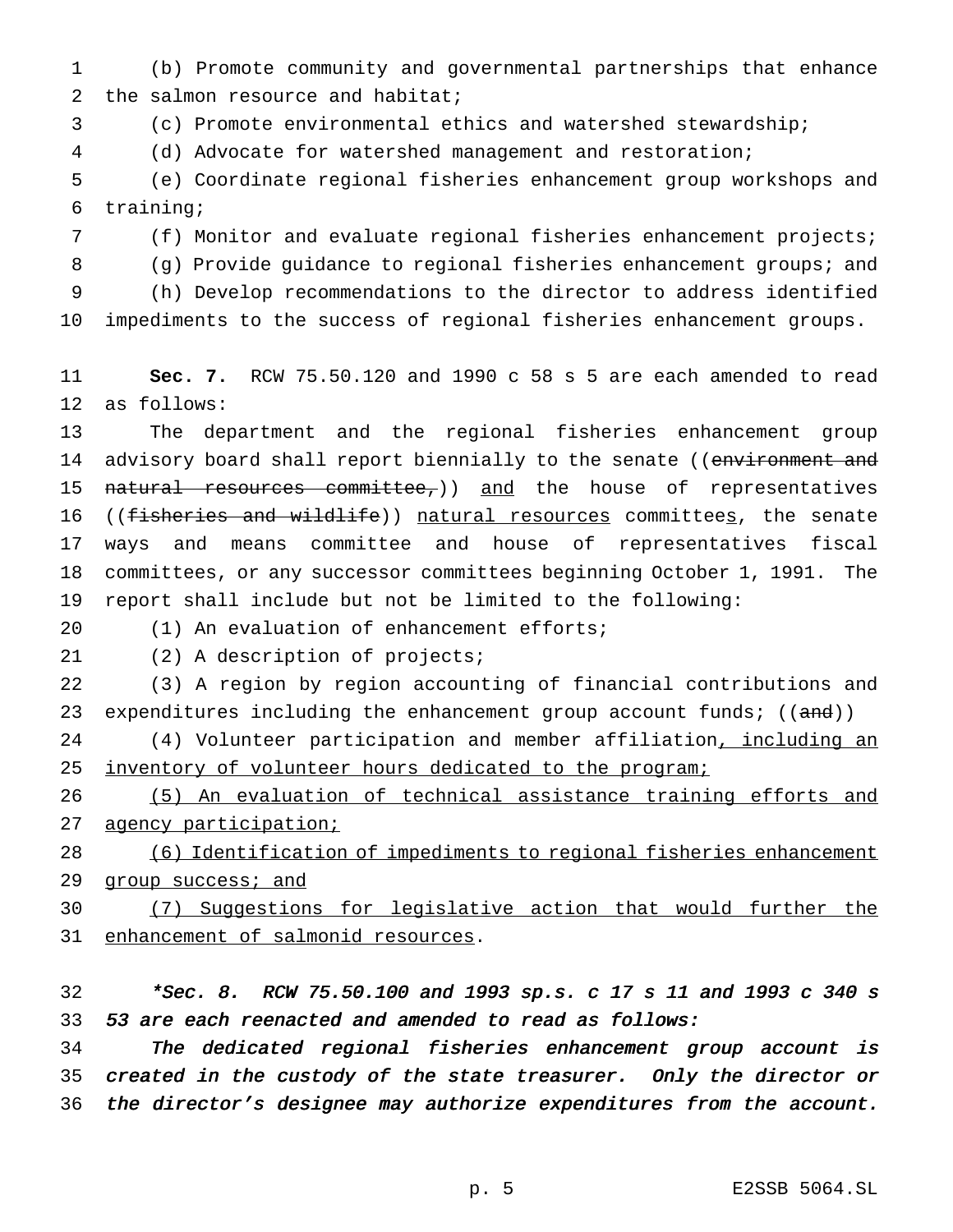1 The account is subject to allotment procedures under chapter 43.88 RCW, but no appropriation is required for expenditures.

 <sup>A</sup> surcharge of one dollar shall be collected on each recreational personal use food fish license sold in the state. <sup>A</sup> surcharge of one hundred dollars shall be collected on each commercial salmon fishery license, each salmon delivery license, and each salmon charter license sold in the state. The department shall study methods for collecting and making available, an annual list, including names and addresses, of all persons who obtain recreational and commercial salmon fishing licenses. This list may be used to assist formation of the regional fisheries enhancement groups and allow the broadest participation of 12 license holders in enhancement efforts. The results of the study shall 13 be reported to the house of representatives fisheries and wildlife 14 committee and the senate environment and natural resources committee by October 1, 1990. All receipts shall be placed in the regional fisheries enhancement group account and shall be used exclusively for regional fisheries enhancement group projects for the purposes of RCW 75.50.110. Funds from the regional fisheries enhancement group account shall not serve as replacement funding for department operated salmon projects that exist on January 1, 1991.

21 All revenue from the department's sale of salmon carcasses and eggs that return to group facilities shall be deposited in the regional fisheries enhancement group account for use by the regional fisheries 24 enhancement group that produced the surplus. Revenue from any 25 enhancement group's sale of salmon carcasses and eggs conducted 26 pursuant to section 9 of this act shall also be deposited in the 27 regional fisheries enhancement group account. The director shall adopt rules to implement this section pursuant to chapter 34.05 RCW. **\*Sec. 8 was vetoed. See message at end of chapter.**

30 \*<u>NEW SECTION.</u> Sec. 9. A new section is added to chapter 75.50 RCW to read as follows:

 The department shall establish <sup>a</sup> hatchery egg and carcass take program for projects conducted by regional fisheries enhancement groups. Under the program, salmon that have returned to the hatchery 35 of a regional fisheries enhancement group, and the eggs from those salmon, may be sold by the group in accordance with rules established by the department. All proceeds from sales of salmon eggs and carcasses that return to group facilities shall be deposited in the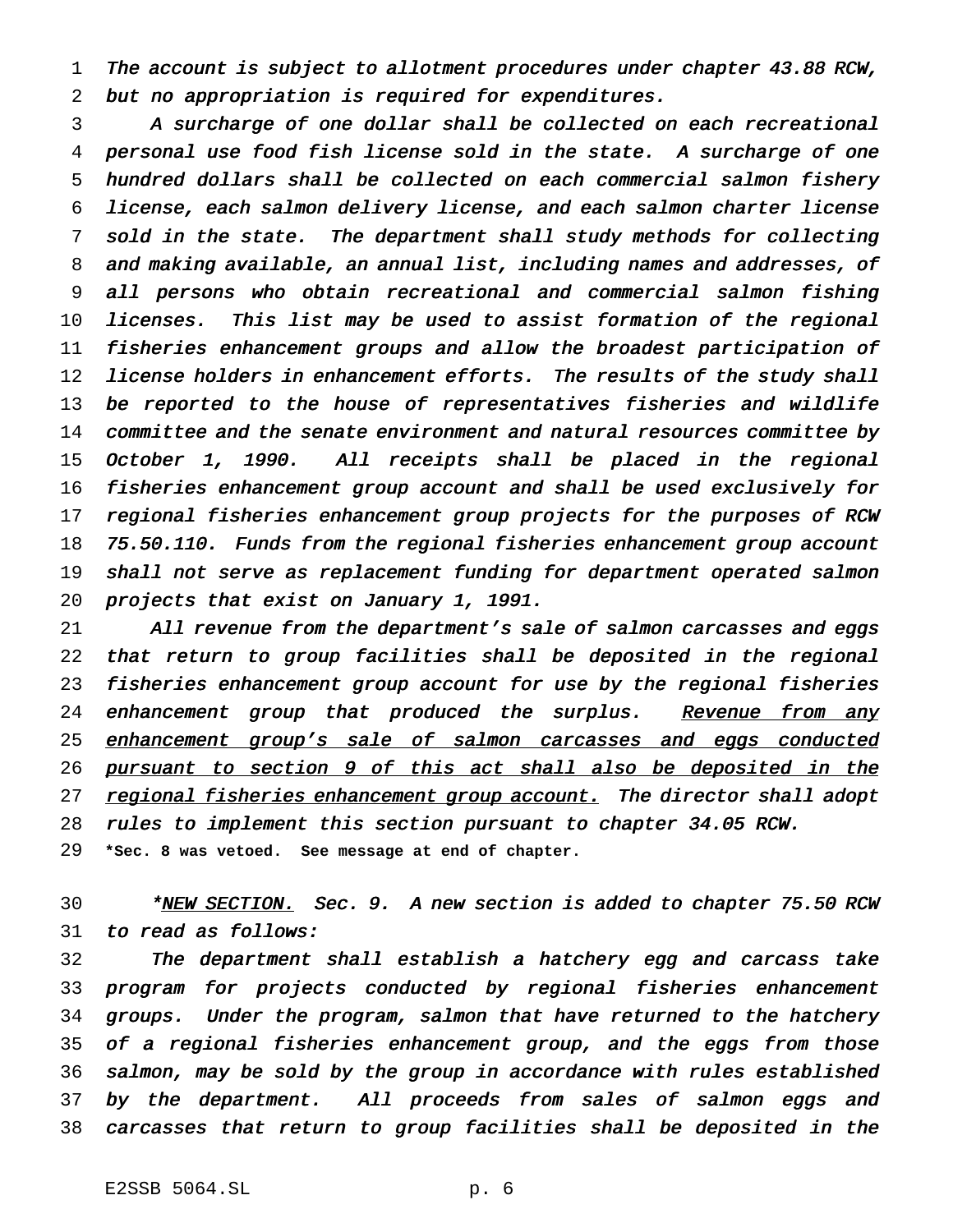dedicated regional fisheries enhancement group account for reallocation to the regional fisheries enhancement group or groups sponsoring the project.

 Prior to engaging in salmon egg sales under this program, the regional fisheries enhancement group shall ensure that all on-station needs are fulfilled and that the eggs are made available for other appropriate department or tribal hatchery needs, or other group projects.

 The department, in consultation with the regional fisheries enhancement group advisory board, shall develop rules in accordance with chapter 34.05 RCW for the purpose of implementing this section. 12 The rules shall include the following:

(1) Requirements for conducting sales under the program;

(2) Accounting procedures for tracking sales;

 (3) Provisions for ensuring compliance with the wild salmonid 16 policy established under RCW 75.28.760; and

 (4) Provisions for reallocating proceeds generated under this section to the regional fisheries enhancement group or groups 19 sponsoring the project that generated the proceeds.

**\*Sec. 9 was vetoed. See message at end of chapter.**

 NEW SECTION. **Sec. 10.** A new section is added to chapter 75.50 RCW to read as follows:

 The department shall coordinate with the regional fisheries enhancement group advisory board to field test coho and chinook salmon remote site incubators. The purpose of field testing efforts shall be to gather conclusive scientific data on the effectiveness of coho and chinook remote site incubators.

 **Sec. 11.** RCW 75.08.230 and 1993 c 340 s 48 are each amended to read as follows:

 (1) Except as provided in this section, state and county officers receiving the following moneys shall deposit them in the state general fund:

(a) The sale of licenses required under this title;

(b) The sale of property seized or confiscated under this title;

(c) Fines and forfeitures collected under this title;

 (d) The sale of real or personal property held for department purposes;

p. 7 E2SSB 5064.SL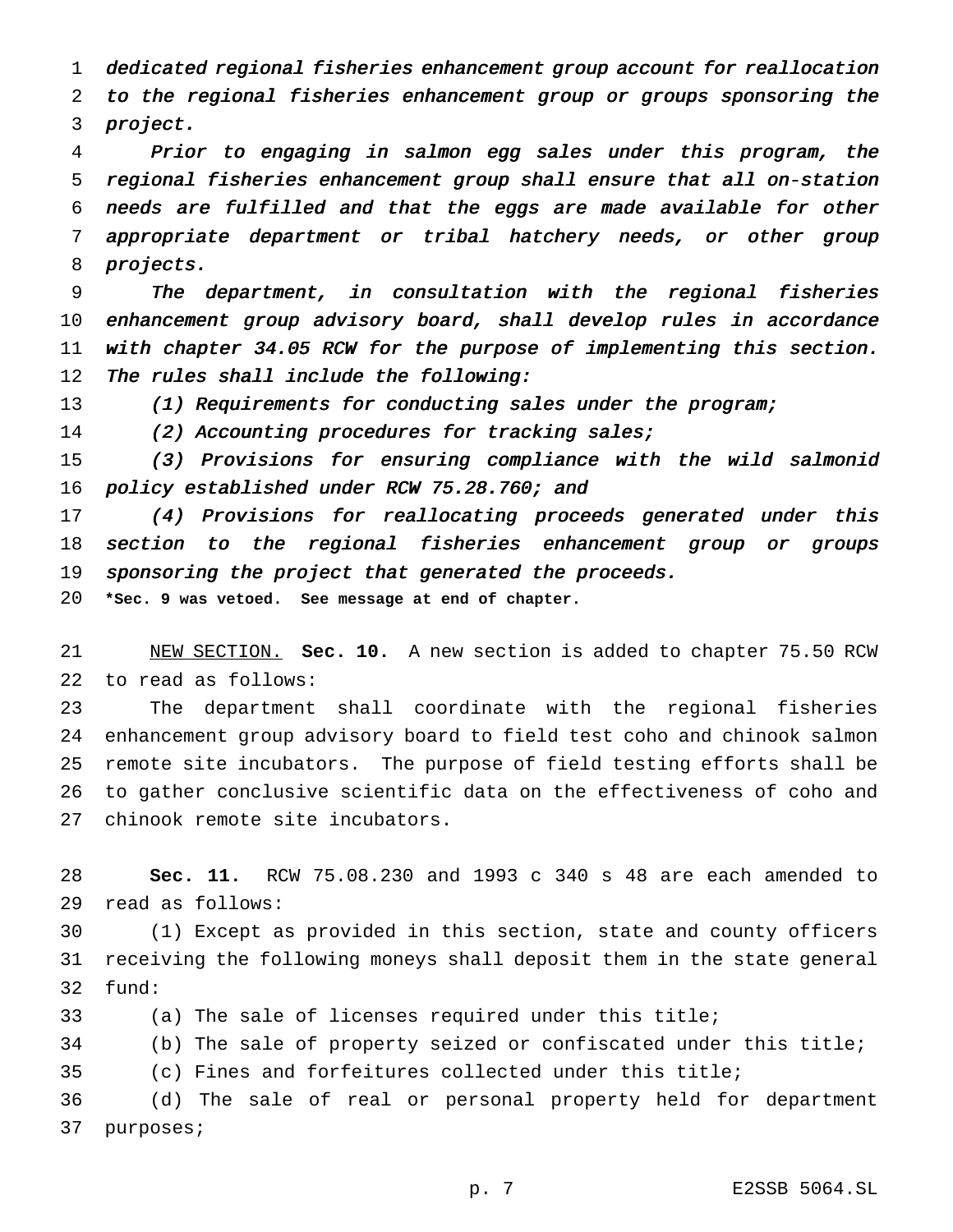- 
- (e) Rentals or concessions of the department;

 (f) Moneys received for damages to food fish, shellfish or department property; and

(g) Gifts.

 (2) The director shall make weekly remittances to the state treasurer of moneys collected by the department.

 (3) All fines and forfeitures collected or assessed by a district court for a violation of this title or rule of the director shall be remitted as provided in chapter 3.62 RCW.

 (4) Proceeds from the sale of food fish or shellfish taken in test fishing conducted by the department, to the extent that these proceeds exceed the estimates in the budget approved by the legislature, may be allocated as unanticipated receipts under RCW 43.79.270 to reimburse the department for unanticipated costs for test fishing operations in excess of the allowance in the budget approved by the legislature.

16 (5) Proceeds from the sale of salmon carcasses and salmon eggs from 17 state general funded hatcheries by the department( $\sqrt{7}$  to the extent 18 these proceeds exceed estimates in the budget approved by the legislature, may be allocated as unanticipated receipts under RCW 43.79.270. Allocations under this subsection shall be made only for 21 hatchery operations partially or wholly financed by sources other than 22 state general revenues or for purposes of processing human consumable 23 salmon for disposal)) of general administration shall be deposited in the regional fisheries enhancement group account established in RCW 75.50.100.

 (6) Moneys received by the director under RCW 75.08.045, to the extent these moneys exceed estimates in the budget approved by the legislature, may be allocated as unanticipated receipts under RCW 43.79.270. Allocations under this subsection shall be made only for the specific purpose for which the moneys were received, unless the moneys were received in settlement of a claim for damages to food fish or shellfish, in which case the moneys may be expended for the conservation of these resources.

 (7) Proceeds from the sale of herring spawn on kelp fishery licenses by the department, to the extent those proceeds exceed estimates in the budget approved by the legislature, may be allocated as unanticipated receipts under RCW 43.79.270. Allocations under this subsection shall be made only for herring management, enhancement, and enforcement.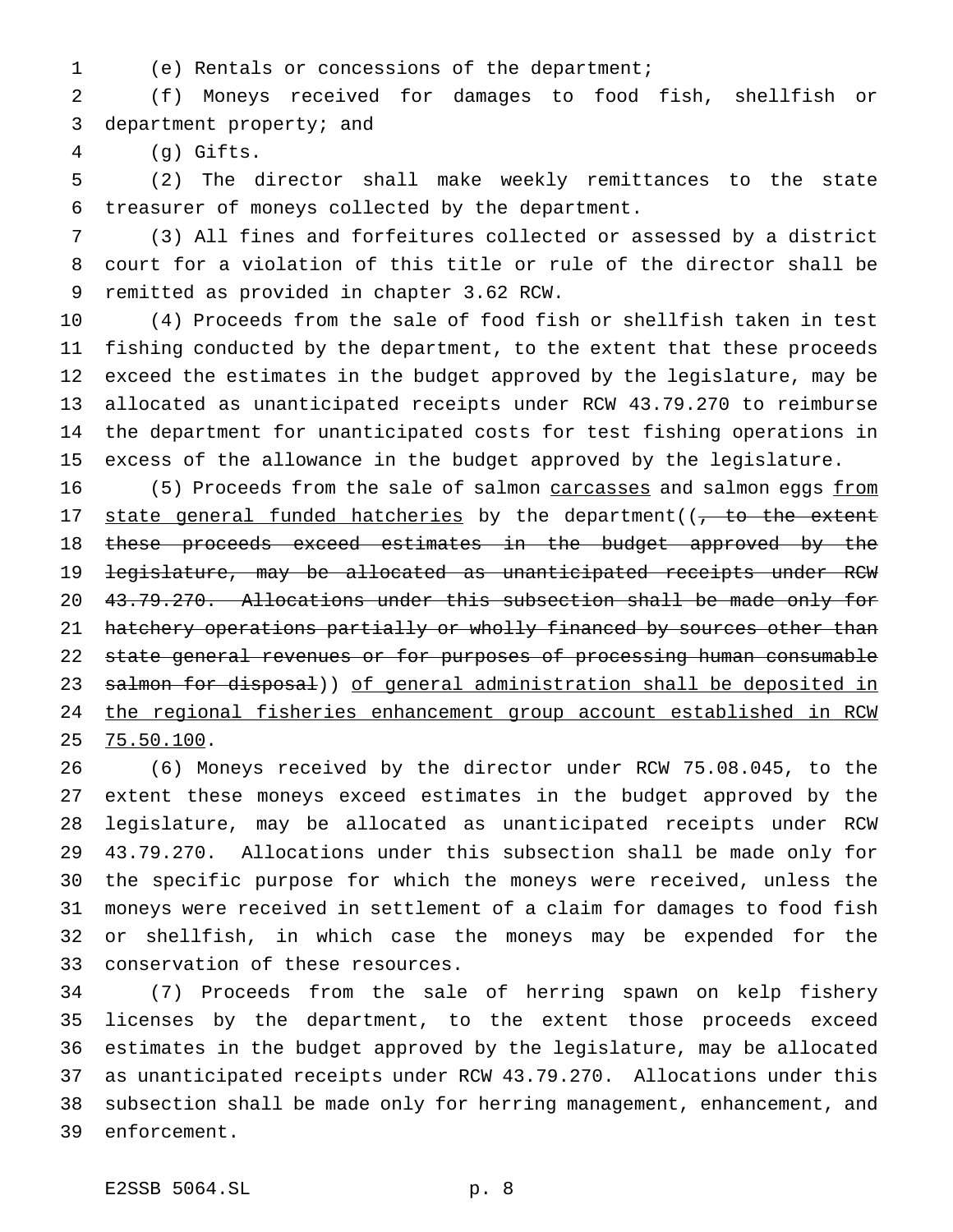NEW SECTION. **Sec. 12.** If any provision of this act or its application to any person or circumstance is held invalid, the remainder of the act or the application of the provision to other persons or circumstances is not affected.

 NEW SECTION. **Sec. 13.** This act is necessary for the immediate preservation of the public peace, health, or safety, or support of the state government and its existing public institutions, and shall take effect immediately.

Passed the Senate April 18, 1995. Passed the House April 10, 1995. Approved by the Governor May 16, 1995, with the exception of certain items which were vetoed. Filed in Office of Secretary of State May 16, 1995.

Note: Governor's explanation of partial veto is as follows:

 "I am returning herewith, without my approval as to sections 4, 8, and 9, Engrossed Second Substitute Senate Bill No. 5064 entitled:

"AN ACT Relating to regional fisheries enhancement program;"

 Engrossed Second Substitute Senate Bill No. 5064 makes changes to funding and assistance provided to regional fisheries enhancement groups. It will provide additional needed revenue to these groups by transferring funds from the sale of eggs and carcasses from state operated hatcheries to the regional enhancement group account.

 Section 4 exempts regional fisheries enhancement groups and fish and wildlife cooperative fish habitat and fish passage projects from the state Shorelines Management Act. This language is substantially 13 equivalent to that contained in Substitute Senate Bill No. 5155.<br>14 Because Substitute Senate Bill No. 5155 provided this same exemption to 14 Because Substitute Senate Bill No. 5155 provided this same exemption to<br>15 all public groups, including regional fisheries enhancement groups, all public groups, including regional fisheries enhancement groups, this section is unnecessary.

 Section 8 of Engrossed Second Substitute Senate Bill No. 5064 18 requires the revenue from the sales of eggs and carcasses authorized<br>19 under section 9 to be deposited into the regional fisheries enhancement under section 9 to be deposited into the regional fisheries enhancement group account. Section 9 directs the Department of Fish and Wildlife 21 to establish a program that will allow each of the twelve regional<br>22 fisheries enhancement groups to sell eggs and carcasses from fish fisheries enhancement groups to sell eggs and carcasses from fish returning to their group project. The revenue from these sales is 24 deposited into the regional fisheries enhancement group account for<br>25 reallocation to the group or groups sponsoring the project. reallocation to the group or groups sponsoring the project.

 The Department of Fish and Wildlife is authorized under present law to sell eggs and carcasses from group projects. The revenue from these sales goes to the regional fisheries enhancement group account for reallocation to the group or groups sponsoring the project. Allowing each of the groups to individually undertake sales would make accountability more difficult and potentially jeopardize the